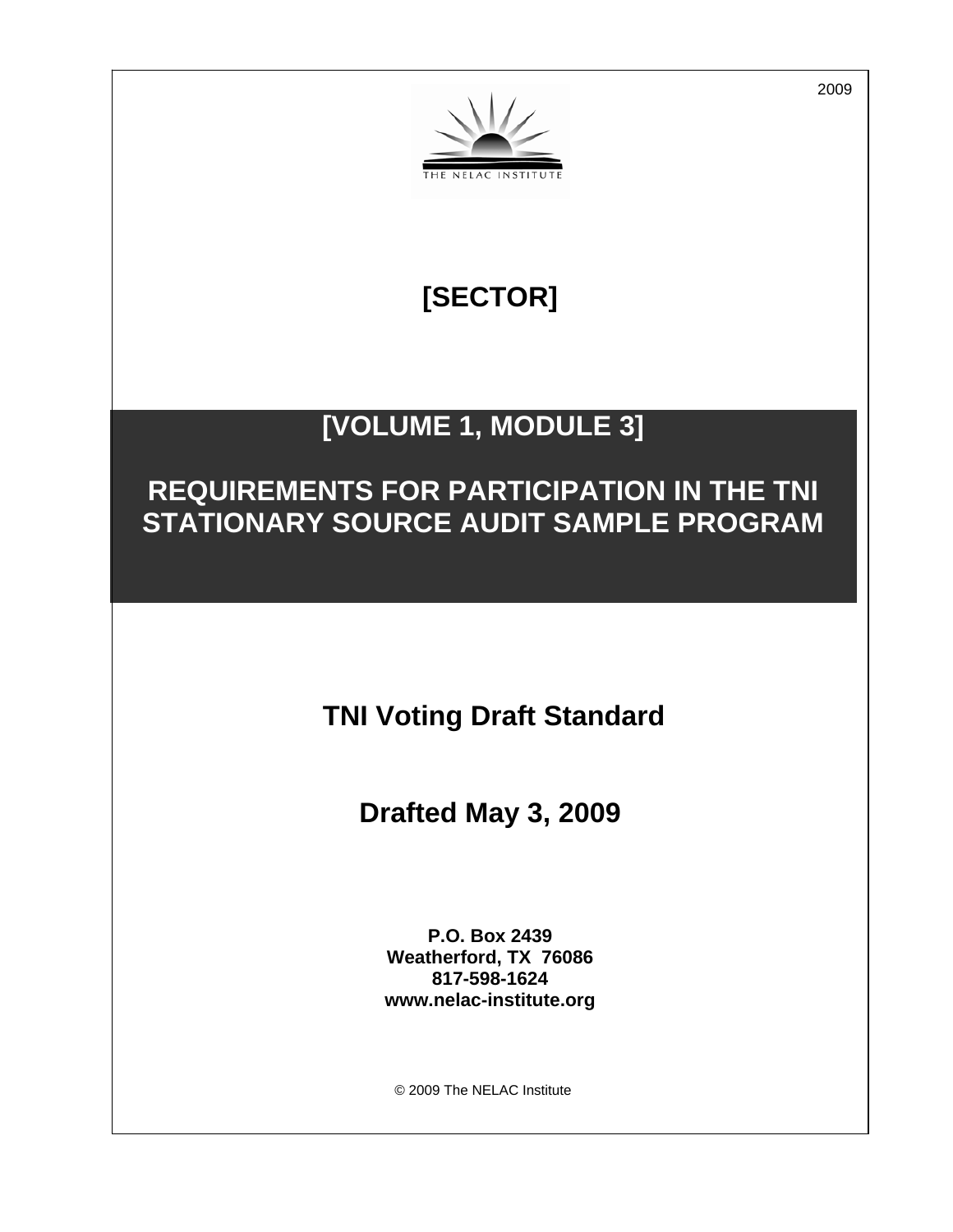### **PREFACE**

This Standard is the result of many hours of effort by those volunteers on The NELAC Institute (TNI) Stationary Source Audit Sample Expert Committee. The TNI Board of Directors wishes to thank these committee members for their efforts in preparing this Standard as well as those TNI members who offered comments during the drafting process.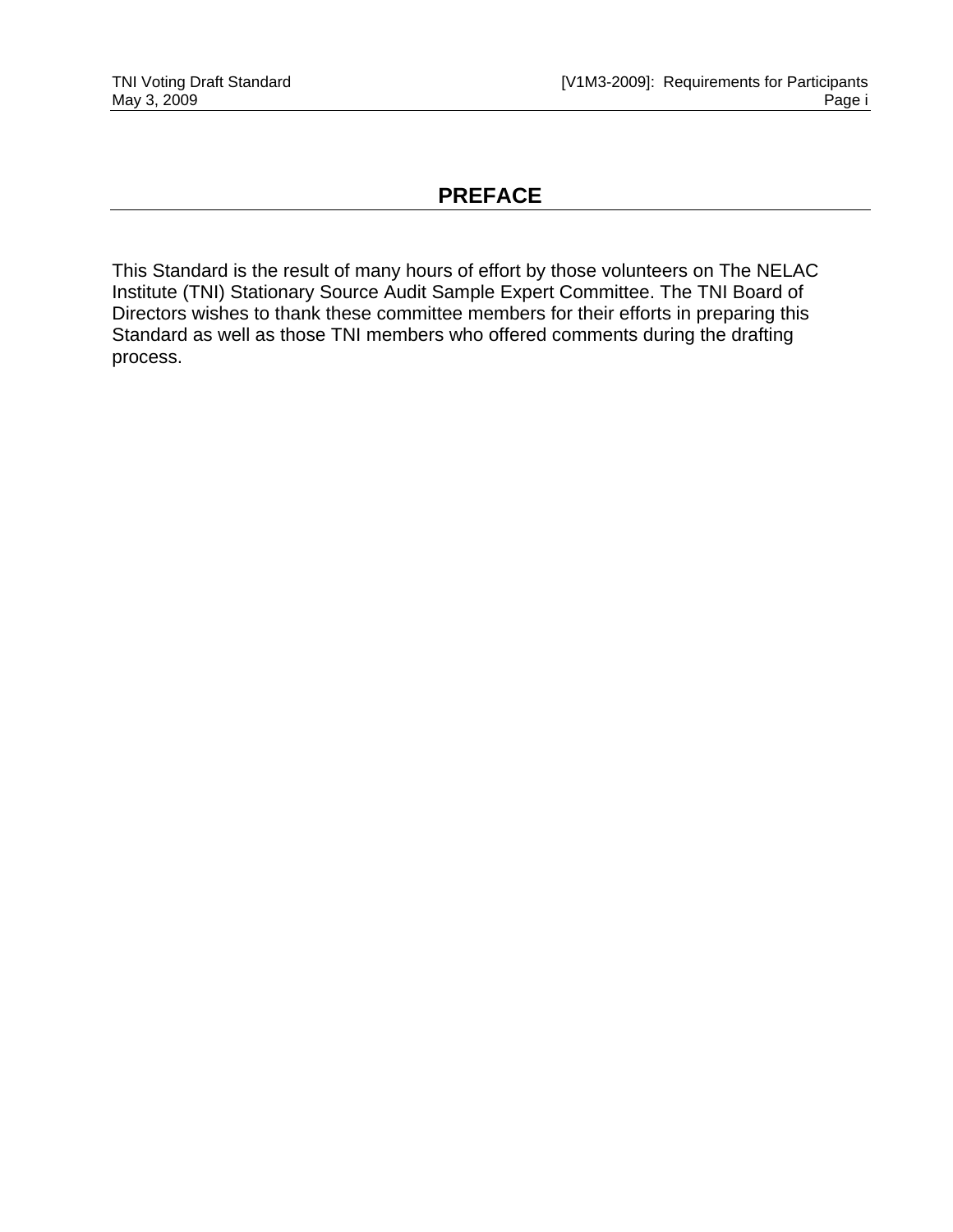## [VOLUME 1, MODULE 3]

## Requirements for Participation in the TNI Stationary Source Audit Sample Program

### **Table of Contents**

| 1.0 |                                                                                |          |  |
|-----|--------------------------------------------------------------------------------|----------|--|
|     |                                                                                |          |  |
|     | 1.2                                                                            |          |  |
|     | 1.3                                                                            |          |  |
| 2.0 |                                                                                |          |  |
| 3.0 |                                                                                |          |  |
| 4.0 |                                                                                |          |  |
|     | 4.1                                                                            | Facility |  |
|     | 4.2                                                                            |          |  |
|     | 4.3                                                                            |          |  |
|     | 4.4                                                                            |          |  |
|     | 4.5                                                                            |          |  |
| 5.0 | <b>GENERAL REQUIREMENTS FOR HANDLING, ANALYSIS, AND REPORTING OF THE AUDIT</b> |          |  |
| 6.0 |                                                                                |          |  |
|     |                                                                                |          |  |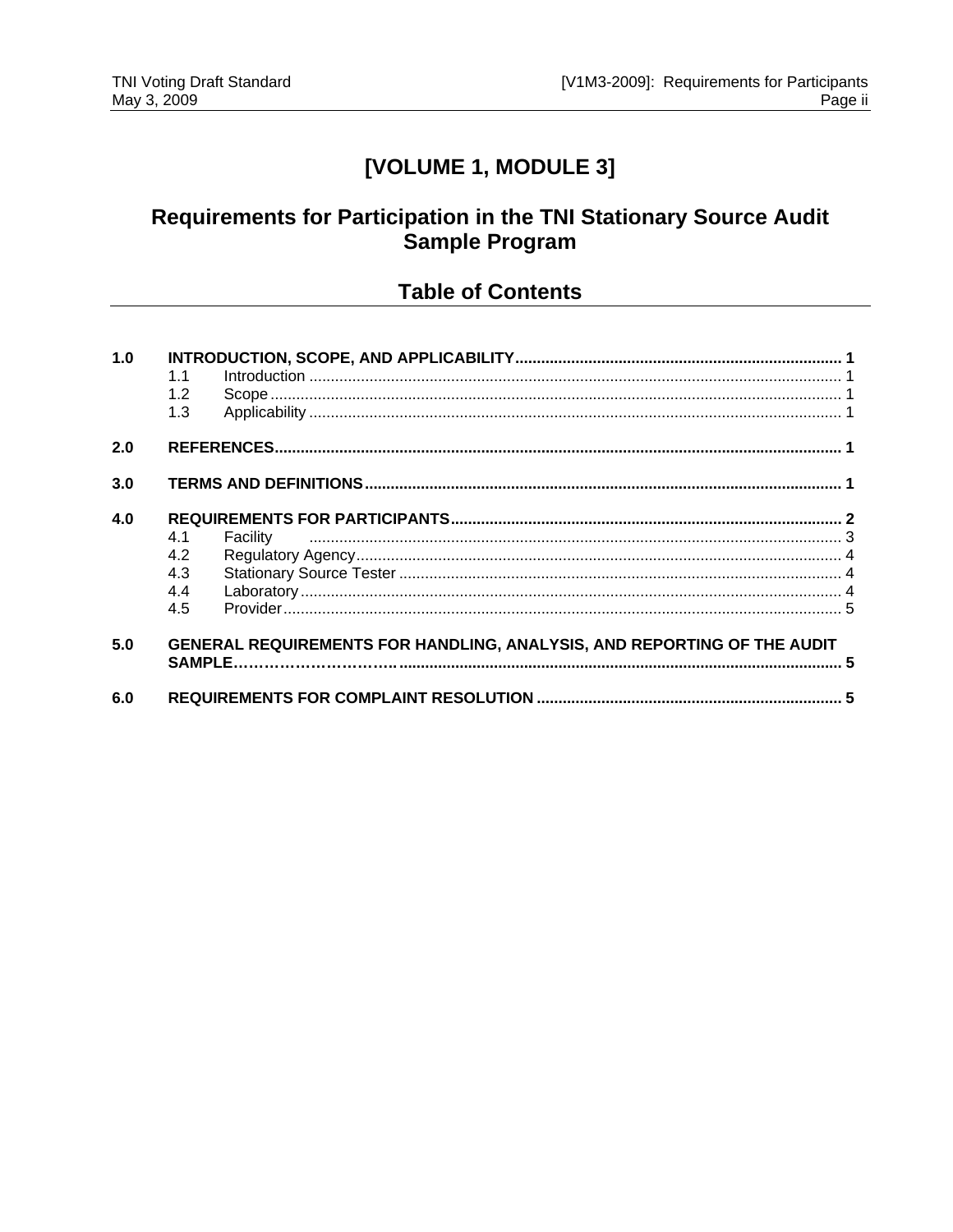## **[VOLUME 1, MODULE 3]**

## **Requirements for Participation in the TNI Stationary Source Audit Sample Program**

#### **1.0 INTRODUCTION, SCOPE, AND APPLICABILITY**

#### **1.1 Introduction**

This Standard (Volume 1, Module 3) provides the requirements for participation in the TNI Stationary Source Audit Sample Program (SSAS Program).

#### **1.2 Scope**

The TNI SSAS Program includes the following elements:

- a) The production and supply of stationary source audit samples, hereafter referred to as "audit samples," that challenge the critical components of each analytical procedure, from initial sample collection to final data analysis;
- b) The production and supply of audit samples that are as similar to real-world samples as are reasonably possible and are representative of materials analyzed for environmental regulatory programs, regulatory agencies, and communities;
- c) The yielding of audit sample data that are technically defensible on the basis of the type and quality of the audit samples provided; and
- d) The preparation of audit samples that pose equivalent difficulty and challenge, regardless of the manner in which they are designed and manufactured by the Stationary Source Audit Sample Providers, hereafter referred to as "Providers."
- e) Establishment of requirements for Facilities, Regulatory Agencies, Stationary Source Testers, Laboratories, Providers, and Stationary Source Audit Sample Provider Accreditors, hereafter referred to as "Provider Accreditors," participating in the SSAS Program.

#### **1.3 Applicability**

- a) This Standard (Volume 1, Module 3) is applicable to all Participants using audit samples in the performance of stationary source testing for regulatory purposes.
- b) The final acceptance of a Facility's stationary source test results by the Regulatory Agency is outside the scope of this Standard.

#### **2.0 REFERENCES**

Not applicable.

#### **3.0 TERMS AND DEFINITIONS**

For the purpose of this Standard (Volume 1, Module 3), the relevant terms and definitions conform to *ISO/IEC 17025:2005*. Additional relevant terms are defined below.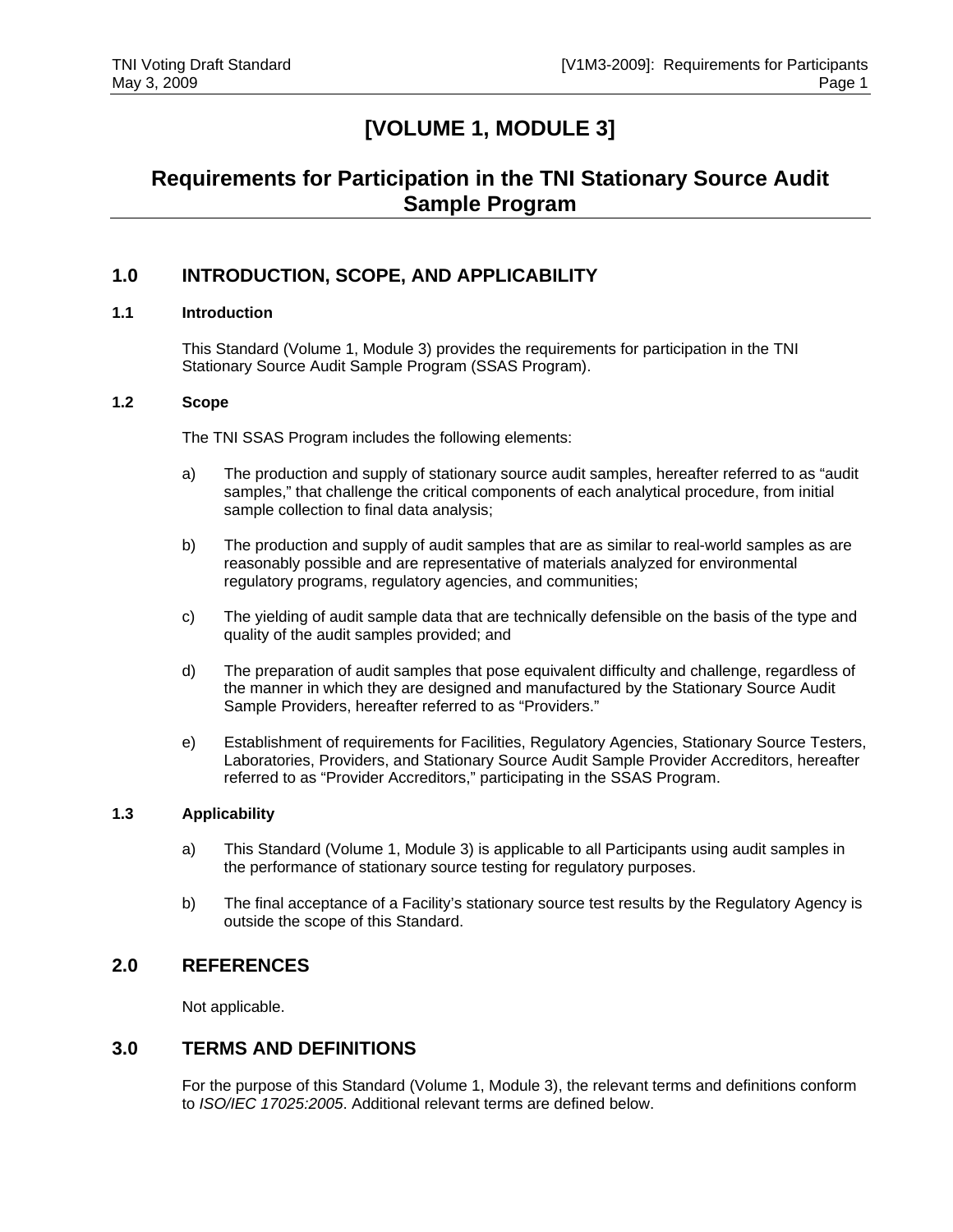- **3.1 Assigned Value:** Value attributed to a particular quantity and accepted, sometimes by convention, as having an uncertainty appropriate for a given purpose.
- **3.2 Facility:** The responsible owner or operator for the stationary source test or their authorized representative.
- **3.3 Laboratory:** The organization that analyzes the samples collected during the stationary source test to determine emissions. This organization may be (1) the Stationary Source Tester or analytical chemist contractor analyzing the samples at the facility being tested or in a mobile laboratory or (2) an analytical laboratory or Stationary Source Tester analyzing the samples in their laboratory facility.
- **3.4 Regulatory Agency:** The federal, state, local, or tribal agency having responsibility and accountability for overseeing testing of atmospheric emissions from stationary sources.
- **3.5 Stationary source:** Any building, structure, facility, or installation that emits or may emit any air pollutant.
- **3.6 Stationary Source Audit Sample (audit sample):** A sample, the composition of which is unknown to the Stationary Source Testers and Laboratory, and that is provided to evaluate whether the Stationary Source Testers and/or Laboratory can produce measurement results within specified acceptance criteria. The audit sample is analyzed, or collected and analyzed, as part of the batch of field test samples using the same personnel, procedures, and materials.
- **3.7 Stationary Source Audit Sample Program (SSAS Program):** The procedures and operations for providing rigorously controlled and standardized environmental samples, analyzing or collecting and analyzing them, reporting measured values, and reporting evaluations of the accuracy of the measured values.
- **3.8 Stationary Source Audit Sample Provider (Provider):** A person or organization that offers an SSAS Program in accordance with Section 6.0 of the Provider Accreditor Standard (Volume 1, Module 2).
- **3.9 Stationary Source Audit Sample Provider Accreditor (Provider Accreditor):** An organization that is evaluated and approved by TNI to accredit and monitor the performance of Providers.
- **3.10 Stationary Source Test:** The determination of the qualitative and/or quantitative composition of atmospheric emissions from a stationary source.
- **3.11 Stationary Source Tester:** Person or persons testing a stationary source for atmospheric emissions.

#### **4.0 REQUIREMENTS FOR PARTICIPANTS**

This section describes the roles and requirements of the Facilities, Regulatory Agencies, Stationary Source Testers, Laboratories, and Providers participating in a stationary source test. Refer to Figure 1 for a representation of the flow of information among the primary Participants in the TNI SSAS Program.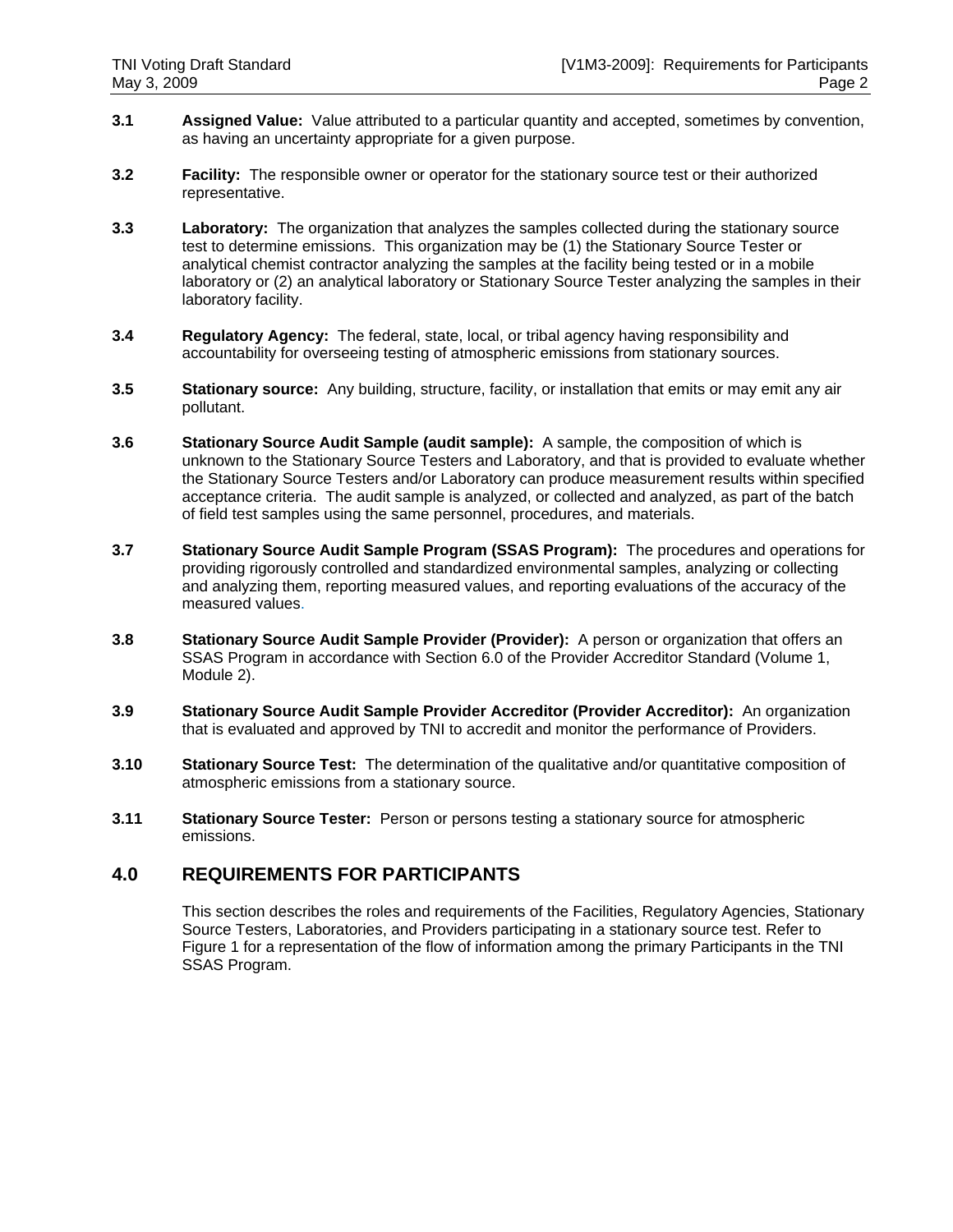

**Figure 1. TNI SSAS Program Information Flows** 

#### **4.1 Facility**

- 4.1.1 The Facility shall prepare and submit a site-specific test plan to the Regulatory Agency, and shall identify the selected accredited Provider. The audit sample information in the test plan shall contain sufficient documentation to determine the type of each audit sample and to calculate each audit sample concentration range needed. Such documentation shall (as applicable) include, but not be limited to, the following information:
	- a) Test methods,
	- b) Analytes,
	- c) Matrix or collection media, as appropriate
	- d) Emission limits,
	- e) In-stack flow rates,
	- f) In-stack concentration estimates, and
	- g) Stack gas sample volume.

The Facility may consult the EPA Guideline Document, Preparation and Review of Site-Specific Emission Test Plans (GD-042), for guidance in the development of the test plan.

- 4.1.2 The Facility shall contact the Provider to order the audit sample(s), provide contact information for the Regulatory Agency, and identify all the Stationary Source Testers and Laboratories participating in the stationary source tests.
- 4.1.3 The Facility shall collect the stationary source test results and the audit sample analyses results or measurements and shall report them to the Regulatory Agency, in accordance with the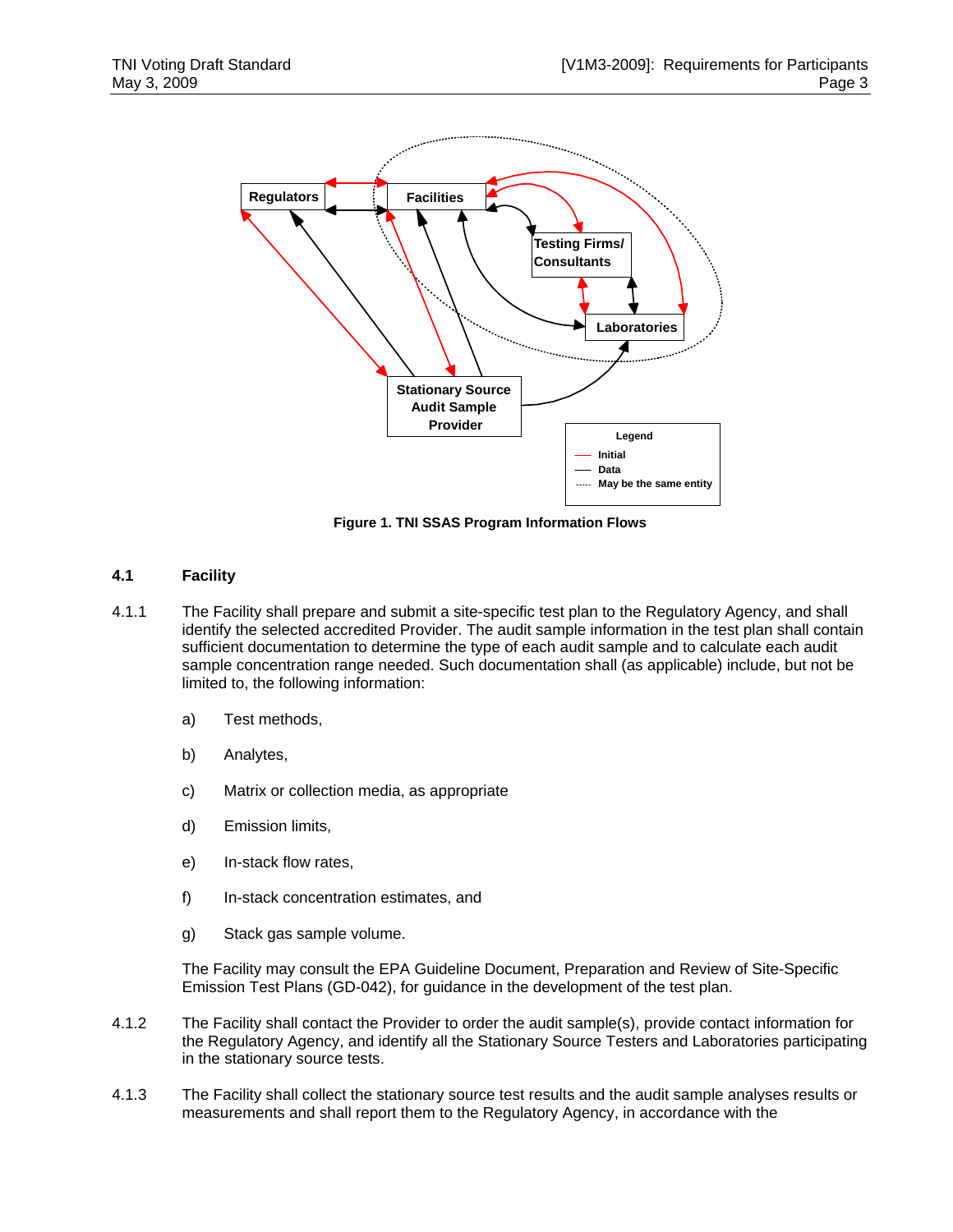requirements of the Regulatory Agency. Subsequently, the Facility shall provide the audit sample analyses results or measurements to the Provider.

- 4.1.4 The Facility shall receive the evaluation of the audit sample analyses results or measurements from the Provider.
- 4.1.5 The Facility shall receive the acceptance or rejection of the audit sample analyses results or measurements from the Regulatory Agency and may negotiate resolution as needed.

#### **4.2 Regulatory Agency**

- 4.2.1 The Regulatory Agency shall receive and review the test plan(s) from the Facility.
- 4.2.2 The Regulatory Agency shall receive and review the Facility's request for audit samples and may provide input regarding the audit samples to the Facility and to the Provider within fifteen (15) calendar days after receiving notice and information about the order from the Provider.
- 4.2.3 The Regulatory Agency shall receive and review the stationary source test results and the audit sample analyses results or measurements from the Facility and may provide input to the Facility after the test.
- 4.2.4 The Regulatory Agency shall receive the evaluations of the audit samples from the Provider.
- 4.2.5 The Regulatory Agency shall issue the acceptance or rejection of the audit sample analyses results or measurements from the Facility.

#### **4.3 Stationary Source Tester**

- 4.3.1 The Stationary Source Tester shall coordinate with the Facility, Laboratory, and Regulatory Agency to plan and schedule the stationary source test.
- 4.3.2 The Stationary Source Tester shall receive the audit samples from the Provider or the Facility and have them available at the test site during testing.
- 4.3.3 The Stationary Source Tester shall perform the stationary source test.
- 4.3.4 The Stationary Source Tester shall deliver the stationary source test samples and the audit samples to the Laboratory at the same time.
- 4.3.5 The Stationary Source Tester shall prepare the data report, as defined by the Regulatory Agency, and provide it to the Facility. The data report shall contain the stationary source test results and the audit sample analyses results or measurements.

#### **4.4 Laboratory**

- 4.4.1 The Laboratory shall coordinate with the Stationary Source Tester and the Facility on the test plan for the audit sample.
- 4.4.2 The Laboratory shall receive and analyze the stationary source test samples and the audit samples from the Stationary Source Tester. The Laboratory shall handle, store, and analyze each audit sample in the same batch and in the same manner as the stationary source test samples. The Laboratory shall prepare each audit sample for analysis according to the instructions provided by the Provider. The Laboratory shall use the same staff, sample tracking, sample storage, preparation, analysis methods, equipment, materials, standard operating procedures, calibration techniques, quality control procedures, and quality control acceptance criteria for the stationary source test samples and the audit samples.